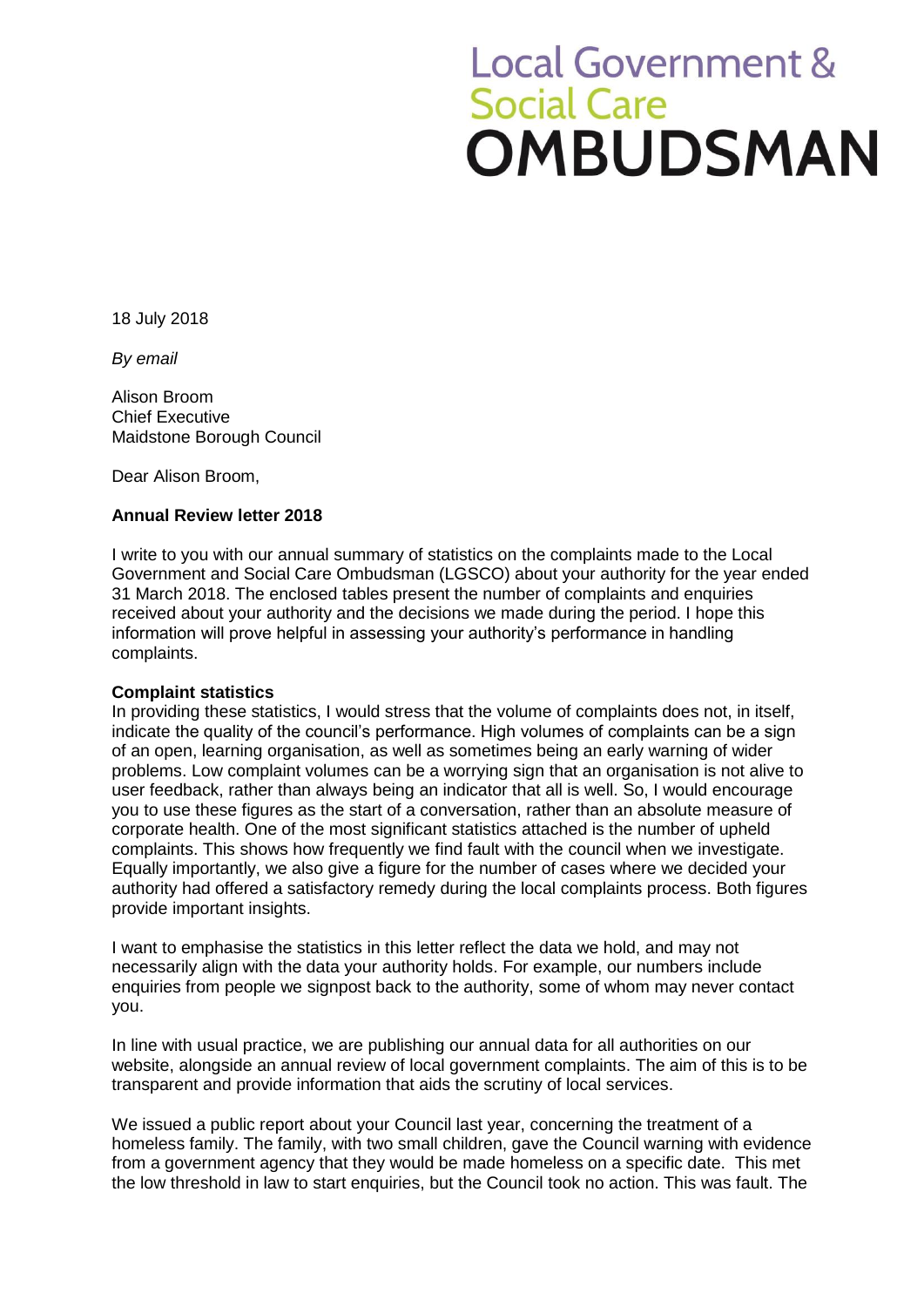Council could then have contacted the family shortly before the date to check what was happening and make an appointment if necessary. Its lack of action here was also fault and led to them arriving at the Council's offices in the afternoon and having to wait outside when they closed before they were later placed in bed and breakfast accommodation.

The Council accepted a duty to secure accommodation for the family and they were moved to a privately owned flat as temporary accommodation. The Council had no written agreement with the landlord. The agreement the family and the Council's caseworker signed said they might have to move immediately as a result of failing to abide by the rules of the accommodation. However, the Council and the landlord failed to show it made the complainants aware of these rules and so it was at fault.

The Council subsequently warned the family that they might be evicted by the landlord and then told the family to leave. The Council subsequently told the complainants that it had discharged its duties towards them, though this was not in writing as required. The complainants complained and said that they had been evicted unlawfully. About a week later the Council took over paying for the new accommodation they had secured and about 9 weeks later the Council decided the family were not intentionally homeless and reinstated its duties towards them. A few days after this, the family accepted permanent housing from the Council.

In addition to remedying the injustice to the family, including payments for damaged belongings, storage and removal costs, the additional costs of food which would be incurred while staying in bed and breakfast accommodation, and for distress, we recommended the Council should review and formalise its relationship with the landlord. We were very disappointed the Council felt we had exceeded our jurisdiction, and that it failed to accept all of our findings of fact and to accept all of our recommendations. We considered the Council's response and consideration was flawed, reflected a misunderstanding of our role and failed to provide proper reasons to reject the full remedy. I understand, however, following fresh legal advice, that the Council now accepts we had jurisdiction to investigate, that our legal position was correct. I also understand the Council will now comply with our recommendations in full and that it has made the recommended payments to the complainants and that it is working on a service level agreement with temporary accommodation owners to ensure that they fully comply with the Protection from Eviction Act 1977. I am pleased that it may not therefore be necessary for me to issue a further report on this matter.

In contrast to the Council's initial response to the public report, we were very pleased with the Council's response on a planning complaint which we closed with a statement of reasons and which concerned overlooking of a house and garden from a new development. Senior Council officers and the ward member visited the site and told the complainant that the "impact on your garden and house could be clearly seen and it is for this reason and the shortcoming set out by the Ombudsman's report that the Council accepted it was at fault." To seek to prevent a recurrence, training to planning officers was reviewed and this case was highlighted as part of that learning process. The training has raised awareness of officers not only to consider the impact on property owners arising from such matters but also to consider the implications arising from not discharging conditions appropriately in the first instance. We welcome this sort of positive learning response.

#### **Future development of annual review letters**

Last year, we highlighted our plans to move away from a simplistic focus on complaint volumes and instead turn focus onto the lessons that can be learned and the wider improvements we can achieve through our recommendations to improve services for the many. We have produced a new [corporate strategy](https://www.lgo.org.uk/information-centre/news/2018/apr/ombudsman-publishes-latest-corporate-strategy) for 2018-21 which commits us to more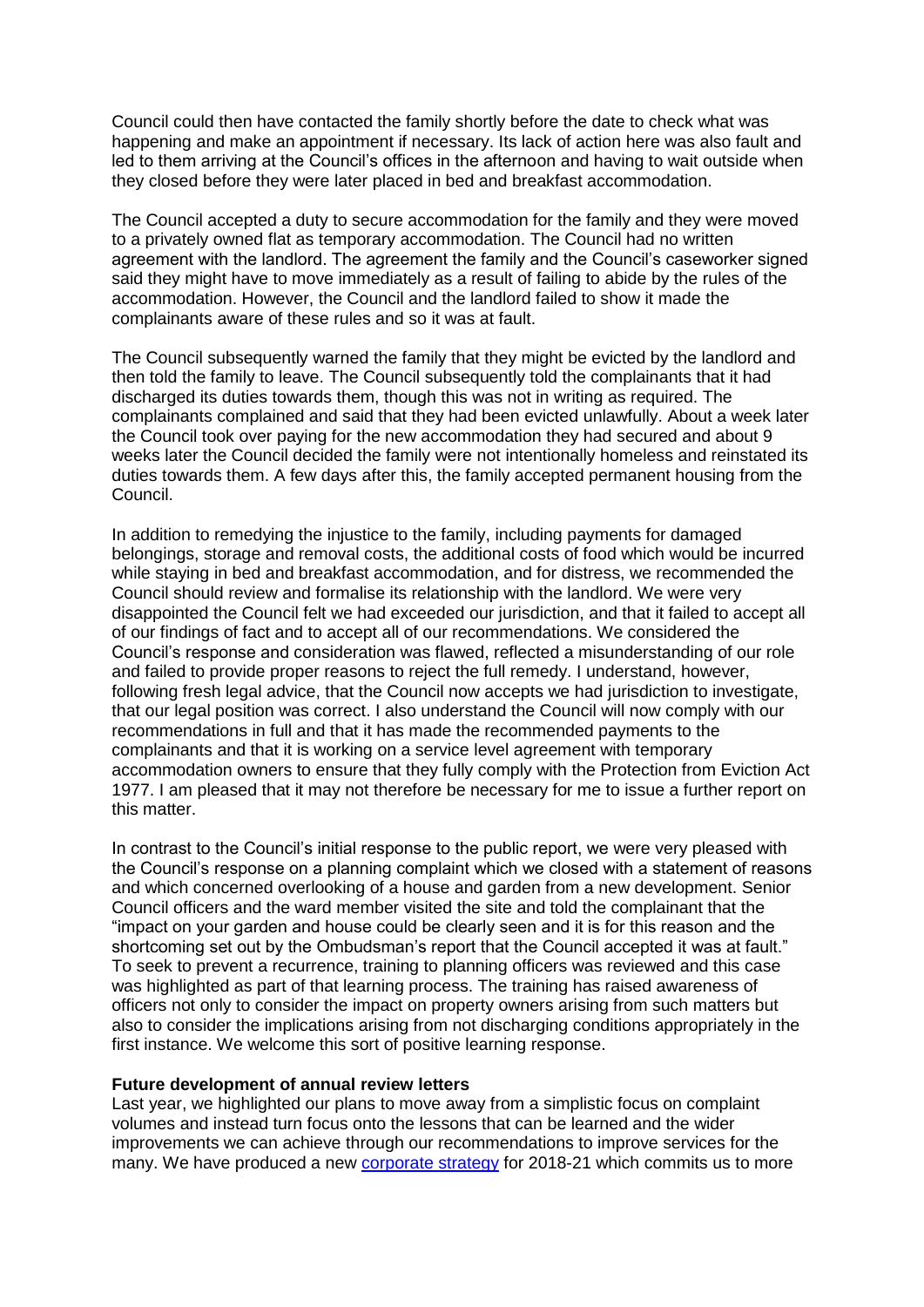comprehensibly publish information about the outcomes of our investigations and the occasions our recommendations result in improvements to local services.

We will be providing this broader range of data for the first time in next year's letters, as well as creating an interactive map of local authority performance on our website. We believe this will lead to improved transparency of our work, as well as providing increased recognition to the improvements councils have agreed to make following our interventions. We will be seeking views from councils on the future format of our annual letters early next year.

# **Supporting local scrutiny**

One of the purposes of our annual letters to councils is to help ensure learning from complaints informs scrutiny at the local level. Sharing the learning from our investigations and supporting the democratic scrutiny of public services continues to be one of our key priorities. We have created a dedicated section of our website which contains a host of information to help scrutiny committees and councillors to hold their authority to account – complaints data, decision statements, public interest reports, focus reports and scrutiny questions. This can be found at [www.lgo.org.uk/scrutiny.](http://www.lgo.org.uk/scrutiny) I would be grateful if you could encourage your elected members and scrutiny committees to make use of these resources.

## **Learning from complaints to improve services**

We share the issues we see in our investigations to help councils learn from the issues others have experienced and avoid making the same mistakes. We do this through the [reports](https://www.lgo.org.uk/information-centre/reports) and other resources we publish. Over the last year, we have seen examples of councils adopting a positive attitude towards complaints and working constructively with us to remedy injustices and take on board the learning from our cases. In one great example, a county council has seized the opportunity to entirely redesign how its occupational therapists work with all of it districts, to improve partnership working and increase transparency for the public. This originated from a single complaint. This is the sort of culture we all benefit from – one that takes the learning from complaints and uses it to improve services.

## **Complaint handling training**

We have a well-established and successful training programme supporting local authorities and independent care providers to help improve local complaint handling. In 2017-18 we delivered 58 courses, training more than 800 people. We also set up a network of council link officers to promote and share best practice in complaint handling, and hosted a series of seminars for that group. To find out more visit [www.lgo.org.uk/training](http://www.lgo.org.uk/training).

Yours sincerely,

Michael King Local Government and Social Care Ombudsman Chair, Commission for Local Administration in England